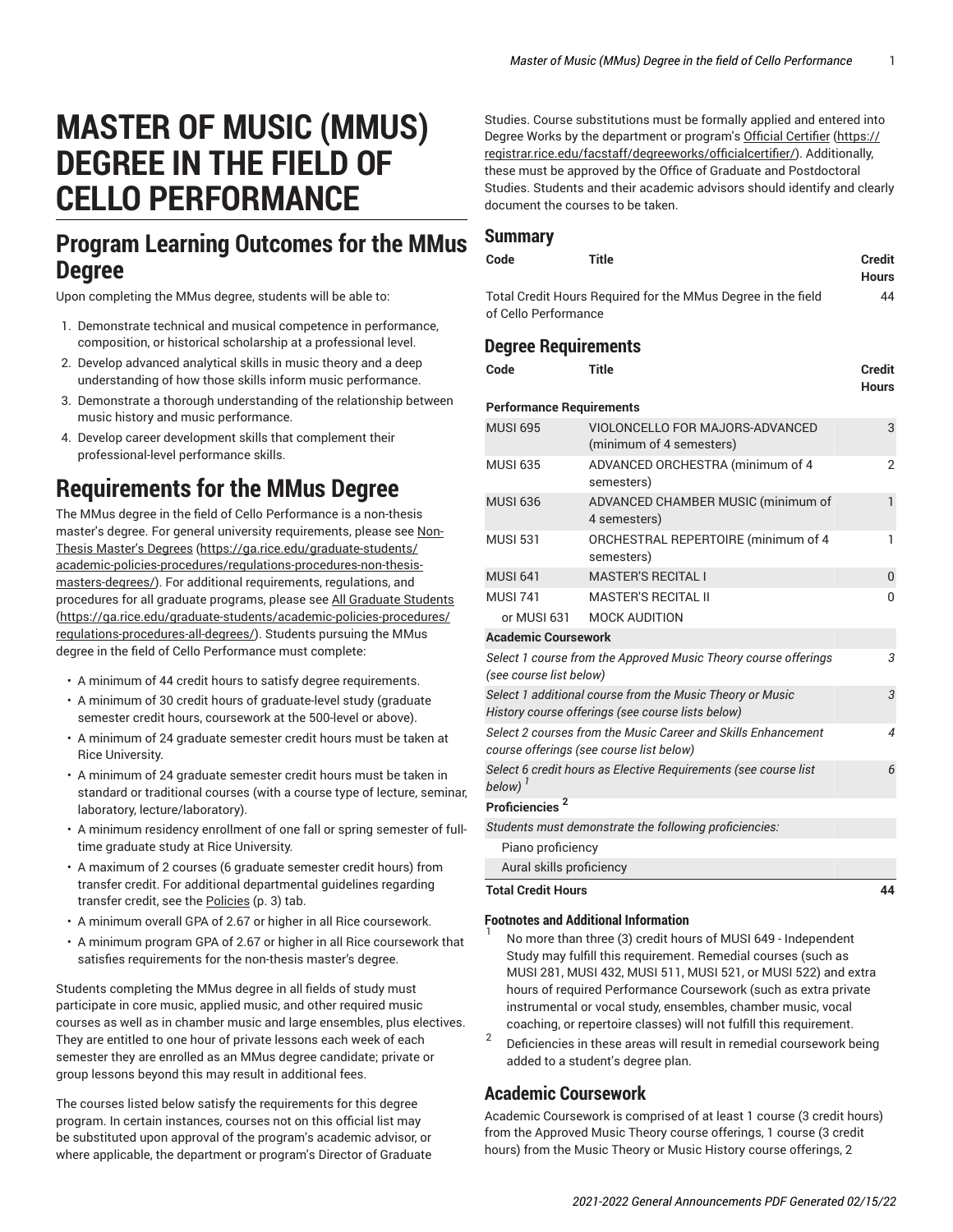courses (4 credit hours) from the Music Career and Skills Enhancement course offerings, and 6 credit hours from the Elective Requirements.

#### **Approved Music Theory Courses**

| Code                                 | Title                                                          | Credit<br>Hours |
|--------------------------------------|----------------------------------------------------------------|-----------------|
| <b>MUSI 512</b>                      | <b>ANALYTICAL SYSTEMS</b>                                      | 3               |
| <b>MUSI 513</b>                      | <b>MODAL COUNTERPOINT</b>                                      | 3               |
| <b>MUSI 516</b>                      | ADVANCED ORCHESTRATION                                         | 3               |
| <b>MUSI 517</b>                      | <b>EARLY MODERN MASTERS</b>                                    | 3               |
| <b>MUSI 613</b>                      | TONAL COUNTERPOINT                                             | 3               |
| <b>MUSI 614</b>                      | SPECIAL TOPICS IN MUSIC THEORY AND<br>MUSIC THEORY COMPOSITION | 3               |
| <b>MUSI 615</b>                      | MUSIC OF RAVEL: MUSIC THEORY AND<br><b>COMPOSTION</b>          | 3               |
| <b>MUSI 617</b>                      | MUSIC SINCE 1950                                               | 3               |
| <b>MUSI 723</b>                      | <b>AESTHETICS OF MUSIC</b>                                     | 3               |
|                                      | <b>Additional Music Theory Courses</b>                         |                 |
| Code                                 | <b>Title</b>                                                   | Credit<br>Hours |
| <b>MUSI 315</b>                      | MULTI-MEDIA COMPOSITION                                        | 3               |
| MUSI 378 /<br><b>ASIA 378</b>        | CLASSICAL, CONTEMPORARY, AND<br>CROSS-CULTURAL ASIAN MUSIC     | 3               |
| <b>MUSI 403</b>                      | <b>BASIC ELECTRONIC MUSIC</b>                                  | 3               |
| <b>MUSI 404</b>                      | ELECTRONIC MUSIC COMPOSITION                                   | 3               |
| <b>MUSI 405</b>                      | <b>MUSIC BUSINESS AND LAW</b>                                  | 3               |
| <b>MUSI 416</b>                      | <b>ORCHESTRATION</b>                                           | 3               |
| <b>MUSI 417</b>                      | MUSIC FOR MEDIA                                                | 3               |
| <b>MUSI 514</b>                      | SCORE READING AND THEORY AT THE<br><b>KEYBOARD</b>             | 3               |
| <b>MUSI 605</b>                      | ADVANCED ELECTRONIC AND COMPUTER<br><b>MUSIC SYSTEMS</b>       | 3               |
| <b>MUSI 606</b>                      | ADVANCED COMPUTER SOUND<br><b>SYNTHESIS</b>                    | 3               |
| <b>MUSI 611</b>                      | <b>CLASSROOM PEDAGOGY</b>                                      | 3               |
| <b>MUSI 711</b>                      | <b>ANALYTICAL APPROACHES</b>                                   | 3               |
| <b>MUSI 712</b>                      | SEMINAR IN ADVANCED ANALYSIS                                   | 3               |
| <b>MUSI 713</b>                      | SPECIAL TOPICS IN ADVANCED ANALYSIS                            | 3               |
| <b>Music History Courses</b><br>Code | Title                                                          | Credit<br>Hours |
| <b>MUSI 523</b>                      | BIBLIOGRAPHY AND RESEARCH<br><b>METHODS</b>                    | 3               |
| <b>MUSI 524</b>                      | <b>AMERICAN MUSIC</b>                                          | 3               |
| <b>MUSI 525</b>                      | PERFORMANCE PRACTICES SEMINAR                                  | 3               |
| <b>MUSI 527</b>                      | <b>TOPICS IN EARLY MUSIC</b>                                   | 3               |
| <b>MUSI 528</b>                      | TOPICS IN THE 17TH AND 18TH<br><b>CENTURIES</b>                | 3               |
| <b>MUSI 529</b>                      | TOPICS IN 19TH AND 20TH CENTURIES                              | 3               |
| <b>MUSI 530</b>                      | MUSIC, MAGIC, AND SCIENCE IN THE<br><b>MODERN WORLD</b>        | 3               |
| <b>MUSI 534</b>                      | PROGRAM MUSIC IN THE 19TH CENTURY                              | 3               |
| <b>MUSI 537</b>                      | SATIE, COCTEAU, & LES SIX: PARIS IN THE<br>1920s AND BEYOND    | 3               |

| <b>MUSI 543</b> | MUSIC AND MODERNISM IN FRANCE                                                                | 3                      |
|-----------------|----------------------------------------------------------------------------------------------|------------------------|
| <b>MUSI 551</b> | MUSIC OF RICHARD STRAUSS                                                                     | 3                      |
| <b>MUSI 621</b> | SELECTED STUDIES IN MUSIC HISTORY                                                            | 3                      |
| <b>MUSI 623</b> | J.S. BACH: CAREER, WORKS, AND<br>CRITICAL RECEPTION                                          | 3                      |
| <b>MUSI 624</b> | SEMINAR ON A SELECTED COMPOSER                                                               | 3                      |
| <b>MUSI 625</b> | <b>MOZART OPERAS</b>                                                                         | 3                      |
| <b>MUSI 626</b> | THE CLASSICAL STYLE                                                                          | 3                      |
| <b>MUSI 627</b> | ROMANTIC SONGS AND PIANO PIECES                                                              | 3                      |
| <b>MUSI 716</b> | MUSIC OF THE MIDDLE AGES                                                                     | 3                      |
| <b>MUSI 717</b> | <b>RENAISSANCE MUSIC</b>                                                                     | 3                      |
| <b>MUSI 721</b> | MUSIC OF SCHOENBERG                                                                          | 3                      |
| <b>MUSI 722</b> | MUSIC OF STRAVINSKY                                                                          | 3                      |
|                 | <b>Music Career and Skills Enhancement Courses</b>                                           |                        |
| Code            | Title                                                                                        | Credit<br><b>Hours</b> |
| <b>LPCR 200</b> | ADVANCED MENTAL TRAINING                                                                     | 2                      |
| <b>MGMT 621</b> | THE NEW ENTERPRISE                                                                           | 3                      |
| <b>MGMT 625</b> | <b>DESIGN THINKING</b>                                                                       | 1.5                    |
| <b>MGMT 629</b> | <b>BUSINESS PLAN DEVELOPMENT</b>                                                             | 1.5                    |
| <b>MGMT 676</b> | SOCIAL ENTERPRISE                                                                            | 1.5                    |
| <b>MUSI 413</b> | INTRODUCTION TO DALCROZE<br><b>EURHYTHMICS</b>                                               | $\overline{2}$         |
| <b>MUSI 500</b> | IMAGINATION AND COMMUNICATION:<br>DEVELOPING MUSICAL SKILLS THROUGH<br>THEATRICAL TECHNIQUES | 2                      |
| <b>MUSI 501</b> | <b>ENHANCED PERFORMANCE: WRITING,</b><br>SPEAKING, PLAYING                                   | $\overline{2}$         |
| <b>MUSI 502</b> | CONDUCTING: AN OVERVIEW OF<br><b>PRACTICAL SKILLS</b>                                        | 2                      |
| <b>MUSI 503</b> | MUSIC AND PERFORMANCE: THE MIND/<br><b>BODY CONNECTION</b>                                   | $\overline{2}$         |
| <b>MUSI 507</b> | <b>TECHNOLOGY FOR MUSICIANS</b>                                                              | 2                      |
| <b>MUSI 508</b> | FUNDAMENTALS OF PRIVATE TEACHING                                                             | 2                      |
| <b>MUSI 509</b> | THE ALEXANDER TECHNIQUE FOR<br><b>MUSICIANS</b>                                              | 2                      |
| <b>MUSI 510</b> | PROFESSIONAL DEVELOPMENT FOR<br><b>MUSICIANS</b>                                             | $\overline{2}$         |
| <b>MUSI 515</b> | MUSIC ENTREPRENEURSHIP                                                                       | 2                      |
| <b>MUSI 518</b> | THE ART AND BUSINESS OF STUDIO<br><b>TEACHING</b>                                            | $\overline{2}$         |
| <b>MUSI 519</b> | THEMATIC PROGRAMMING: THE ART OF<br>THE RECITAL                                              | 2                      |
| <b>MUSI 532</b> | THE FELDENKRAIS METHOD AND THE<br><b>MUSICIAN'S BODY</b>                                     | $\overline{2}$         |
| <b>MUSI 538</b> | THE ART OF PERFORMANCE: PRESENCE<br>ON STAGE                                                 | 2                      |
| <b>MUSI 540</b> | APPLIED JAZZ IMPROVISATION:<br>DEVELOPING SOLO IMPROVISATIONAL<br>SKILLS IN THE JAZZ IDIOM   | $\overline{2}$         |
|                 |                                                                                              |                        |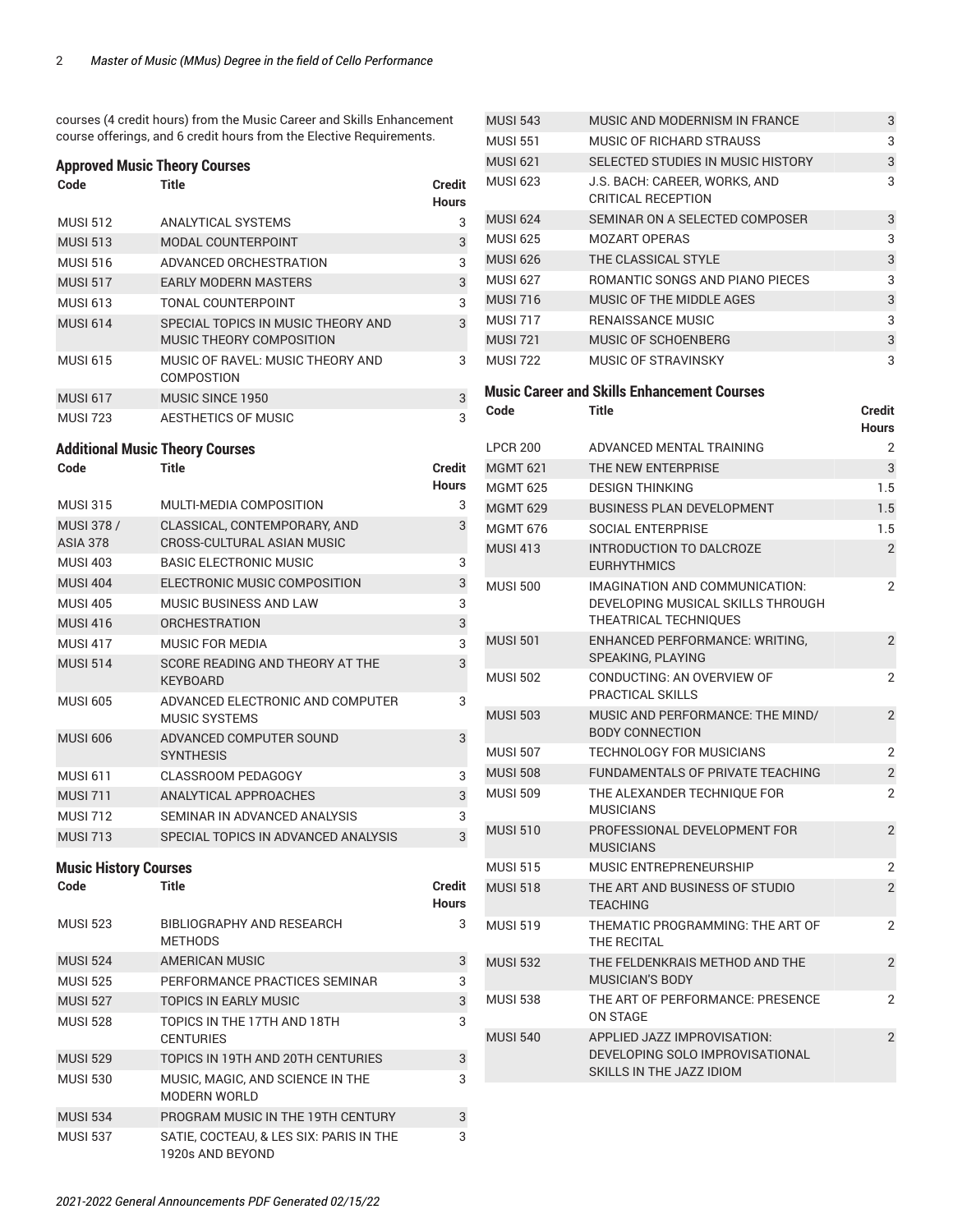#### **Elective Requirements**

| Code                          | Title                                                                                          | <b>Credit</b><br><b>Hours</b> |  |  |  |  |
|-------------------------------|------------------------------------------------------------------------------------------------|-------------------------------|--|--|--|--|
|                               | Select 6 credit hours from the following:                                                      | 6                             |  |  |  |  |
|                               | Any course at the 300-level or above                                                           |                               |  |  |  |  |
|                               | Any language course at the 100-level or above                                                  |                               |  |  |  |  |
|                               | Any additional Music Theory, Music History, or Music<br>Career and Skills Enhancement course   |                               |  |  |  |  |
|                               | Secondary Lessons (any course between MUSI 251 and<br>MUSI 297 with the exception of MUSI 281) |                               |  |  |  |  |
| <b>MUSI 342</b>               | <b>RICE JAZZ ENSEMBLE</b>                                                                      |                               |  |  |  |  |
| <b>MUSI 345</b>               | APPLIED STUDIES IN JAZZ                                                                        |                               |  |  |  |  |
| <b>MUSI 381</b>               | <b>CONCENTRATION PIANO</b>                                                                     |                               |  |  |  |  |
| MUSI 436 /<br><b>MDEM 456</b> | COLLEGIUM MUSICUM                                                                              |                               |  |  |  |  |
| <b>MUSI 444</b>               | PRACTICUM IN CONTEMPORARY MUSIC                                                                |                               |  |  |  |  |
| <b>MUSI 585</b>               | SONATA CLASS                                                                                   |                               |  |  |  |  |
| <b>MUSI 649</b>               | <b>GRADUATE INDEPENDENT STUDY</b>                                                              |                               |  |  |  |  |
|                               |                                                                                                |                               |  |  |  |  |

#### **Footnotes and Additional Information** 1

No more than three (3) credit hours of MUSI 649 *Independent Study* may fulfill this requirement. Remedial courses (such as MUSI 281, MUSI 432, MUSI 511, MUSI 521, or MUSI 522) and extra hours of required Performance Coursework (such as extra private instrumental or vocal study, ensembles, chamber music, vocal coaching, or repertoire classes) will not fulfill this requirement.

## <span id="page-2-0"></span>**Policies for the MMus Degree Shepherd School of Music Graduate Program Handbook**

The General Announcements (GA) is the official Rice curriculum. As an additional resource for students, the Shepherd School of Music publishes a graduate program handbook, which can be found here: [https://gradhandbooks.rice.edu/2021\\_22/](https://gradhandbooks.rice.edu/2021_22/Shepherd_School_of_Music_Graduate_Handbook.pdf) [Shepherd\\_School\\_of\\_Music\\_Graduate\\_Handbook.pdf](https://gradhandbooks.rice.edu/2021_22/Shepherd_School_of_Music_Graduate_Handbook.pdf)

## **Admission**

For Instrumental Performance, Vocal Performance, and Orchestral Conducting applicants, an audition is required. Composition applicants must submit portfolios, and Musicology applicants must provide samples of their written work. Musicology applicants must also complete advanced music tests as well as the Graduate Record Examination for admission consideration.

## **Academic Standards**

#### **Curriculum and Degree Requirements**

Further information on curricular requirements for all majors and degree programs is available from the Shepherd School of Music.

#### **Grading Policy**

A minimum grade of B- (2.67 grade points) per course is expected of all music students in their major applied area. A grade of C+ (2.33 grade points) or lower in a course in the student's major applied area is considered unsatisfactory and will be evaluated in the following manner:

• A music major who receives a grade of C+ (2.33 grade points) or lower in a course in their major applied area will be placed on music probation. Music probation signifies that the student's work has been sufficiently unsatisfactory to preclude graduation unless marked improvement is achieved promptly. A student on music probation

may be absent from class only for extraordinary reasons and may not represent the school in any public function not directly a part of a degree program.

• If a student receives a second semester of C+ (2.33 grade points) or lower in a course in their major applied area, whether for consecutive semesters or not, the student will be discontinued as a music performance major and merit scholarship from the Shepherd School will be discontinued.

**Note**: For music history and musicology majors a grade of C+ (2.33 grade points) or lower in any music history course is considered unsatisfactory and will be evaluated as above.

**Graduate degree requirement: a minimum overall grade point average of 2.67 is necessary for graduation.**

#### **Leaves of Absence and Voluntary Withdrawal**

Music majors must obtain permission in writing from the dean of the Shepherd School before requesting a leave of absence from the university. Requests must be in the dean's office before the first day of classes in the semester for which leave is requested.

Music majors taking voluntary withdrawal from the university are not guaranteed readmission into the Shepherd School and may be asked to reapply/reaudition. Students should explain the reasons for their withdrawal to the dean before leaving campus.

### **Performance**

Students are expected to perform frequently during their residency at Rice. MMus students in any of the performance fields of study must present at least two full recitals. Composition and Conducting students should present recitals as specified by their degree programs. Students are expected to attend both faculty and student recitals. In addition, all MMus students must participate in the school's conducted ensembles as assigned.

### **Thesis**

A thesis is required for MMus students in the field of Musicology. In lieu of a thesis, MMus students in the field of Composition must produce an original work of extended scope. Both thesis and original work must be publicly defended.

## **Transfer Credit**

For Rice University's policy regarding transfer credit, see [Transfer](https://ga.rice.edu/graduate-students/academic-policies-procedures/regulations-procedures-all-degrees/#transfer) Credit [\(https://ga.rice.edu/graduate-students/academic-policies-procedures/](https://ga.rice.edu/graduate-students/academic-policies-procedures/regulations-procedures-all-degrees/#transfer) [regulations-procedures-all-degrees/#transfer](https://ga.rice.edu/graduate-students/academic-policies-procedures/regulations-procedures-all-degrees/#transfer)). Some departments and programs have additional restrictions on transfer credit. Students are encouraged to meet with their academic program's advisor when considering transfer credit possibilities.

## **Program Transfer Credit Guidelines**

Students pursuing the MMus degree should be aware of the following program-specific transfer credit guidelines:

- No more than 2 courses (6 credit hours) of transfer credit from U.S. or international universities of similar standing as Rice may apply towards the degree.
- Requests for transfer credit will be considered by the program director on an individual case-by-case basis.